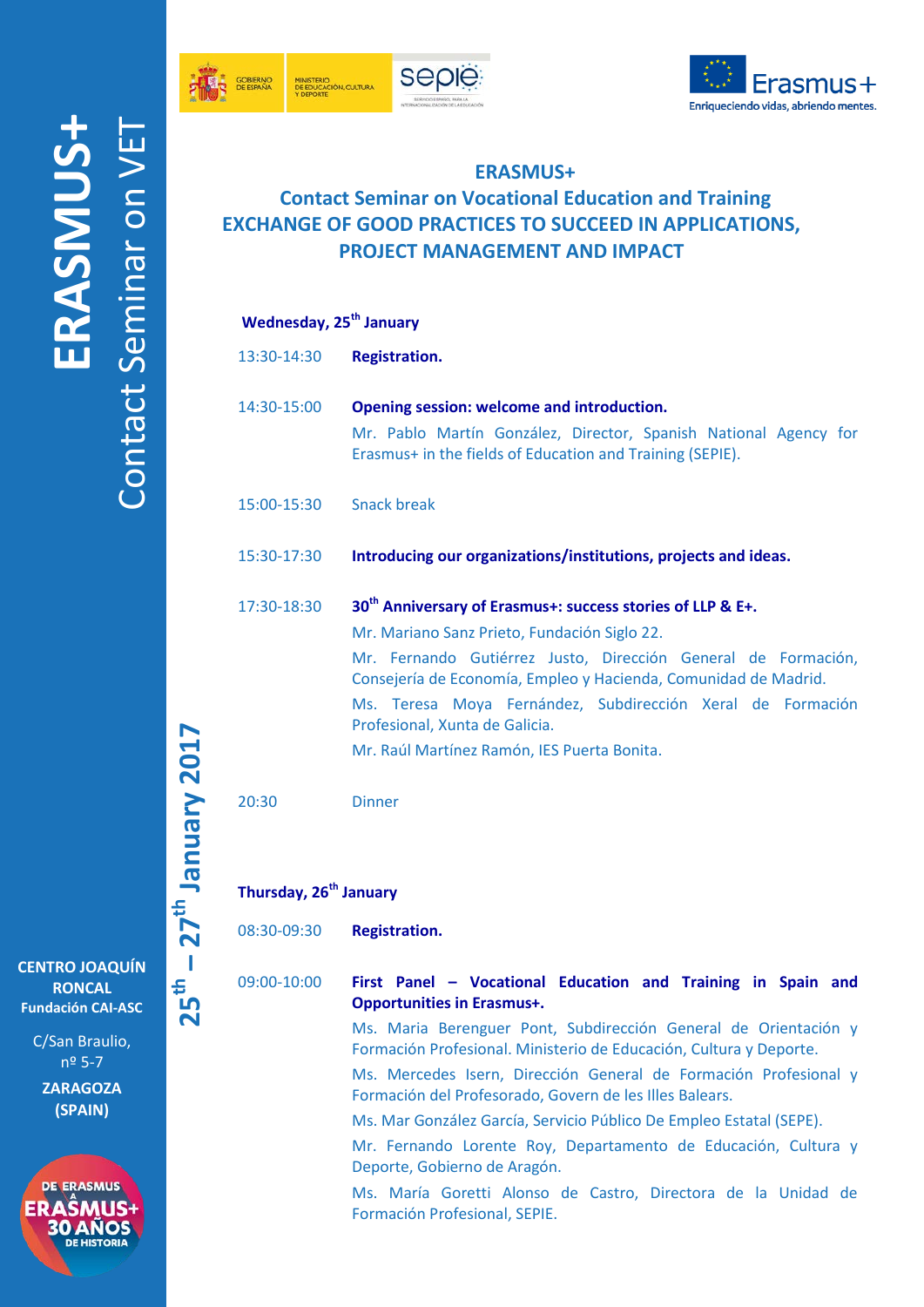





|                    | 10:00-11:00 | Second Panel - IT Support platforms and networks: eTwinning, EPALE,<br><b>ErasMobility, Eures (droppin).</b><br>Representatives from the networks and platforms:<br>Ms. Lourdes Gozalo Arranz, Servicio Nacional de Apoyo eTwinning.<br>Mr. Jesús Valdecantos Campos, Subdirección General de Aprendizaje a<br>lo Largo de la Vida (EPALE).<br>Mr. Manuel Hermoso Carbonell, CIPFP La Costera (ErasMobility).<br>Ms. Luz del Mar Baños Martín, Eures España.                     |
|--------------------|-------------|----------------------------------------------------------------------------------------------------------------------------------------------------------------------------------------------------------------------------------------------------------------------------------------------------------------------------------------------------------------------------------------------------------------------------------------------------------------------------------|
|                    | 11:00-11:30 | <b>Coffee Break</b>                                                                                                                                                                                                                                                                                                                                                                                                                                                              |
|                    | 11:30-13:00 | Workshop. First session of KA1 & KA2 workshops with several groups<br>working on possibilities of the IT platforms and networks.<br>Representatives from the networks and platforms.                                                                                                                                                                                                                                                                                             |
|                    | 13:00-14:30 | Lunch break, networking                                                                                                                                                                                                                                                                                                                                                                                                                                                          |
| <b>THOM KINNIS</b> | 14:30-15:30 | Third Panel - Recognition and validation of skills and qualifications:<br>Europass, EQF, ECVET, NARIC and Euroguidance.<br>Representatives from the different EU initiatives:<br>Ms. Irene Ortiz García, NARIC.<br>Ms. Maria Berenguer Pont, Subdirección General de Orientación y<br>Formación Profesional. Ministerio de Educación, Cultura y Deporte,<br><b>ECVET y EQF.</b><br>Ms. Aurora Lázaro Nonay, Centro Nacional Europass, Unidad de<br>Formación Profesional, SEPIE. |
|                    | 15:30-17:00 | Speed dating.<br>Session to exchange information among potential partners in order to<br>foster future projects in common.                                                                                                                                                                                                                                                                                                                                                       |
| J                  | 17:00-18:00 | Fourth Panel - Impact and dissemination of projects KA1 & KA2.<br><b>Success stories.</b><br>Mr. Carlos De Olagüe Smithson, IES Angel Corella.<br>Ms. Anabel Díez Alcoceba, Instituto Municipal de Empleo y Fomento<br>Empresarial de Zaragoza (Zaragoza Dinámica).<br>Mr. Mariano Sanz Prieto, Fundación Siglo 22.                                                                                                                                                              |
|                    | 19:00       | <b>Cultural activity.</b>                                                                                                                                                                                                                                                                                                                                                                                                                                                        |
|                    | 20:30       | <b>Dinner</b>                                                                                                                                                                                                                                                                                                                                                                                                                                                                    |
|                    |             |                                                                                                                                                                                                                                                                                                                                                                                                                                                                                  |

**25th – 27th January 201 7<sup>th</sup>** Ianuary 7017

**CENTRO JOAQUÍN RONCAL Fundación CAI-ASC**

> C/San Braulio, nº 5-7

**ZARAGOZA (SPAIN)**